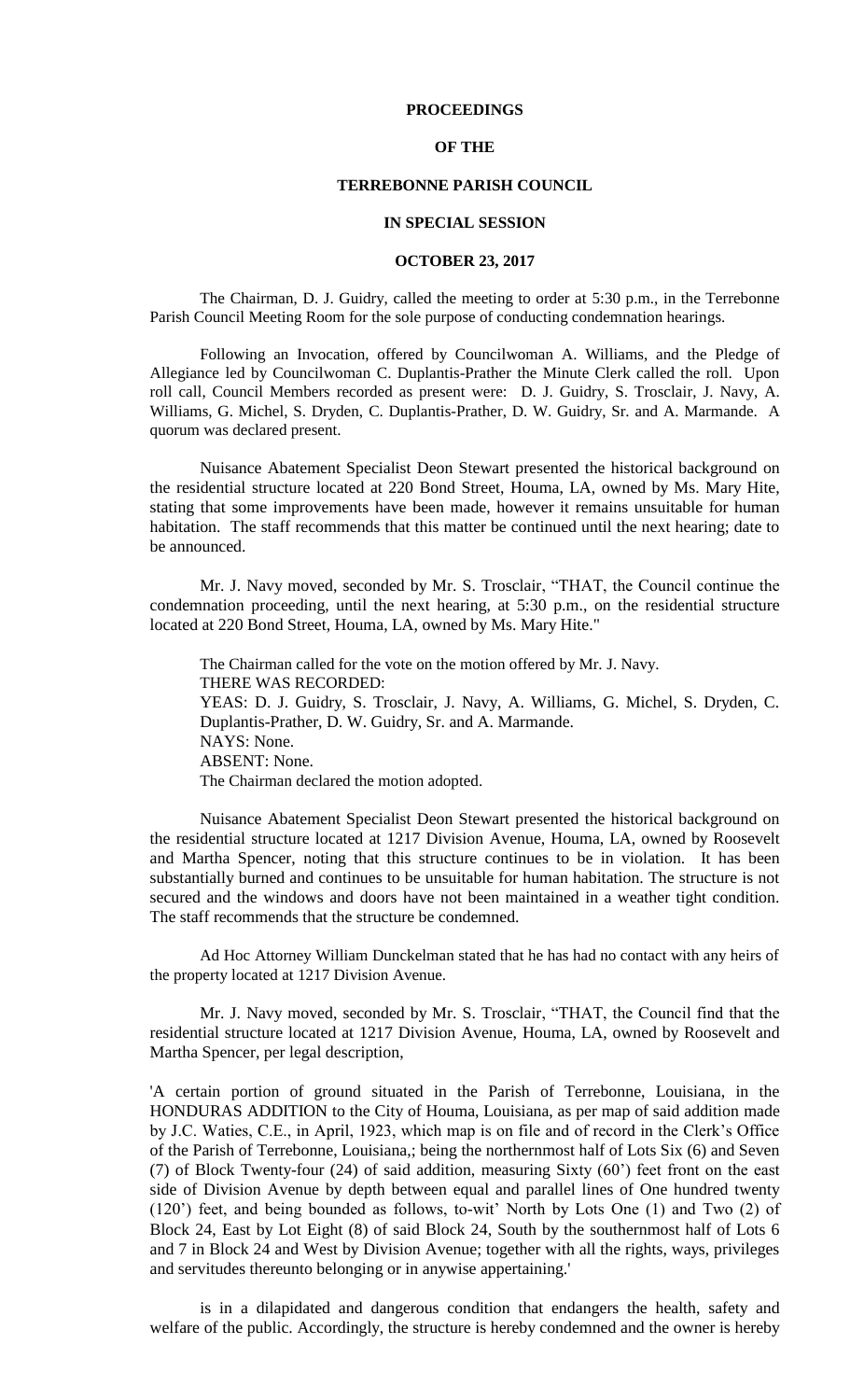ordered to demolish, and/or remove the structure by November 30, 2017. In default of which Terrebonne Parish Consolidated Government may proceed to do so, and in accordance therewith, the Parish Administration be authorized to proceed with the bidding process for the demolition and/or removal."

The Chairman called for the vote on the motion offered by Mr. J. Navy. THERE WAS RECORDED: YEAS: D. J. Guidry, S. Trosclair, J. Navy, A. Williams, G. Michel, S. Dryden, C. Duplantis-Prather, D. W. Guidry, Sr. and A. Marmande. NAYS: None. ABSENT: None. The Chairman declared the motion adopted.

Ms. A. Williams moved, seconded by Mr. D. W. Guidry, Sr., "THAT, the Council continue the condemnation proceeding, until the next hearing, at 5:30 p.m. on the residential structure located at 119 Scott Lane, Houma, LA, owned by Jonathan and Willie Mae Foote due to there being a potential buyer for the property."

The Chairman called for the vote on the motion offered by Ms. A. Williams. THERE WAS RECORDED: YEAS: D. J. Guidry, S. Trosclair, J. Navy, A. Williams, G. Michel, S. Dryden, C. Duplantis-Prather, D. W. Guidry, Sr. and A. Marmande. NAYS: None. ABSENT: None. The Chairman declared the motion adopted.

Nuisance Abatement Specialist Deon Stewart presented the historical background on the residential structure located at 604 Linda Ann Avenue, Gray, LA, owned by Ms. Albertha Francois. Ms. Stewart stated that the structure continues to be in violation. It continues to be unsuitable for human habitation. The windows have not been maintained in weather tight condition; noting that the window panes are missing and/or broken. The roof/flashing has not been maintained in a sound, tight condition which prevents the admittance of rain. The interior has not been maintained in good repair, structurally sound and/or a sanitary condition; staff recommends that the structure be condemned.

Ms. A. Williams moved, seconded by Mr. S. Dryden, "THAT, the Council find that the residential structure located at 604 Linda Ann Avenue, Gray, LA, owned by Albertha Francois, per legal description,

'Two (2) certain lots or tracts of property situated in the Parish of Terrebonne, State of Louisiana, located in Section 5, T16S-R17E, known and designated as Lots Three (3) & Four (4) of Block Ten (10) of Suburban Estates Subdivision as per plat of said subdivision entitled "Suburban Estates, Subdivision of Property for J. G. Duplantis, Section 5, T16S-R17E," dated March 10, 1969 prepared by the office of T. Baker Smith and Son, Inc. said plat being recorded as Map No. 2955 at Map Vol. 4, Page 24-A, and at CPOB 493, folio 3, Entry No. 379965; said lots being contiguous and having the size, dimensions and being located as located as shown on said plat; namely having a combined front or width of One Hundred Thirty (130"0 feet on the south Side of Linda Ann Avenue, by a depth between equal and parallel lines of One Hundred Twenty-Five (125') feet; being bounded in front or North by Linda Ann Avenue, in the rear or South by property of Leonie Prejean or assigns, West by Lot Two (2) and East by Lot Five (5), both Block Ten (10) of said Suburban Estates subdivision; together with all the buildings and improvements thereon and all rights, ways, privileges and servitudes thereunto belonging or in anywise appertaining.'

is in a dilapidated and dangerous condition that endangers the health, safety and welfare of the public. Accordingly, the structure is hereby condemned and the owner is hereby ordered to demolish, and/or remove the structure by November 30, 2017. In default of which Terrebonne Parish Consolidated Government may proceed to do so, and in accordance therewith, the Parish Administration be authorized to proceed with the bidding process for the demolition and/or removal."

The Chairman called for the vote on the motion offered by Ms. A. Williams. THERE WAS RECORDED: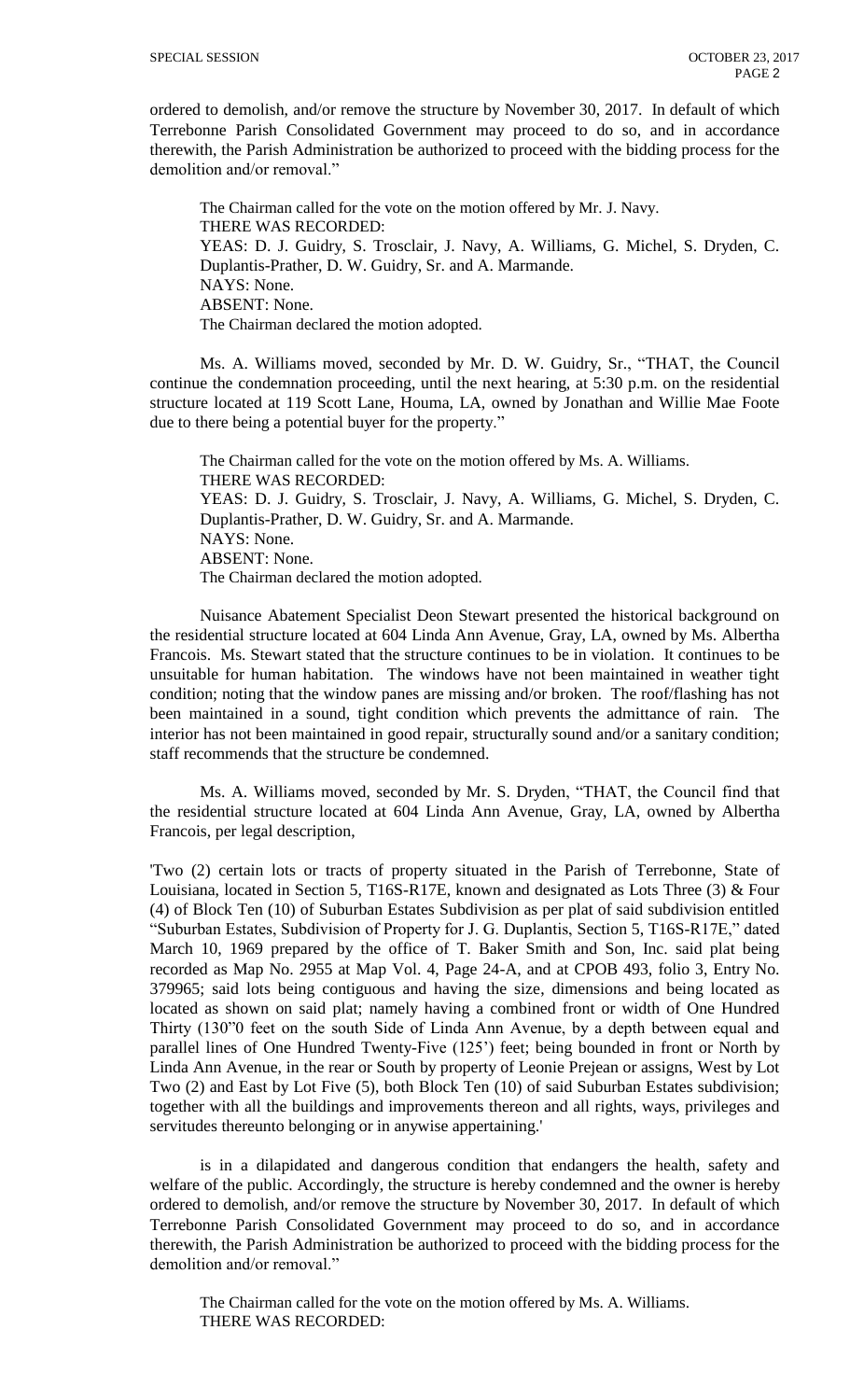YEAS: D. J. Guidry, S. Trosclair, J. Navy, A. Williams, G. Michel, S. Dryden, C. Duplantis-Prather, D. W. Guidry, Sr. and A. Marmande. NAYS: None. ABSENT: None. The Chairman declared the motion adopted.

Nuisance Abatement Specialist Deon Stewart presented the historical background on the residential structure located at 167 Jennings Lane, Houma, LA, owned by the Estate of John Thompson and Zenobia Bolden stating that the staff recommends that this matter be continued until the next hearing date.

Councilwoman C. Duplantis-Prather stated she would like to be able to talk with the owners at 167 Jennings Lane to find out what is going on with this structure.

Ms. C. Duplantis-Prather moved, seconded by Ms. A. Williams, "THAT, the Council continue the condemnation proceeding, until the next hearing at 5:30 p.m., on the residential structure located at 167 Jennings Lane, Houma, LA, owned by the Estate of John Thompson and Zenobia Bolden."

The Chairman called for the vote on the motion offered by Ms. C. Duplantis-Prather. THERE WAS RECORDED: YEAS: D. J. Guidry, S. Trosclair, J. Navy, A. Williams, G. Michel, S. Dryden, C. Duplantis-Prather, D. W. Guidry, Sr. and A. Marmande. NAYS: None. ABSENT: None. The Chairman declared the motion adopted.

Nuisance Abatement Specialist Deon Stewart presented the historical background on the residential structure located at 1703 Dunn Street, Houma, LA, owned by Flamingo Property Management, LLC, stating that the structure continues to be in violation. It continues to be unsuitable for human habitation. The windows have not been maintained in a weather tight condition and the window panes are missing and/or broken. The roof/flashing has not been maintained in a sound, tight condition which prevents the admittance of rain and the exterior walls have not been free from holes, breaks, and loose or rotting materials. The staff recommends that the structure be condemned.

Councilman J. Navy stated that he has been in contact with the owners of the property located at 1703 Dunn Street and would like to grant them additional time to work on this structure.

Mr. J. Navy moved, seconded by Ms. A. Williams, "THAT, the Council continue the condemnation proceeding, until the next hearing, at 5:30 p.m. on the residential structure located at 1703 Dunn Street, Houma, LA, owned by Flamingo Property Management, LLC."

The Chairman called for the vote on the motion offered by Mr. J. Navy. THERE WAS RECORDED: YEAS: D. J. Guidry, S. Trosclair, J. Navy, A. Williams, G. Michel, S. Dryden, C. Duplantis-Prather, D. W. Guidry, Sr. and A. Marmande. NAYS: None. ABSENT: None. The Chairman declared the motion adopted.

Nuisance Abatement Specialist Deon Stewart presented the historical background on the residential structure located at 1303 Miles Street, owned by Michael Sobert, noting that the structure continues to be in violation. The structure appears to be abandoned and tall grass is in excess of 12 inches. This may be a place of rodent harborage or other infestation. The exterior and interior of the structure has not been maintained in a clean and sanitary; and the windows are broken. There is junk and trash present. Staff recommends that the structure be condemned.

Mr. J. Navy moved, seconded by Ms. A. Williams, "THAT, the Council continue the condemnation proceeding, until the next hearing, at 5:30 p.m. on the residential structure located at 1303 Miles Street, Houma, LA, owned by Michael Sobert."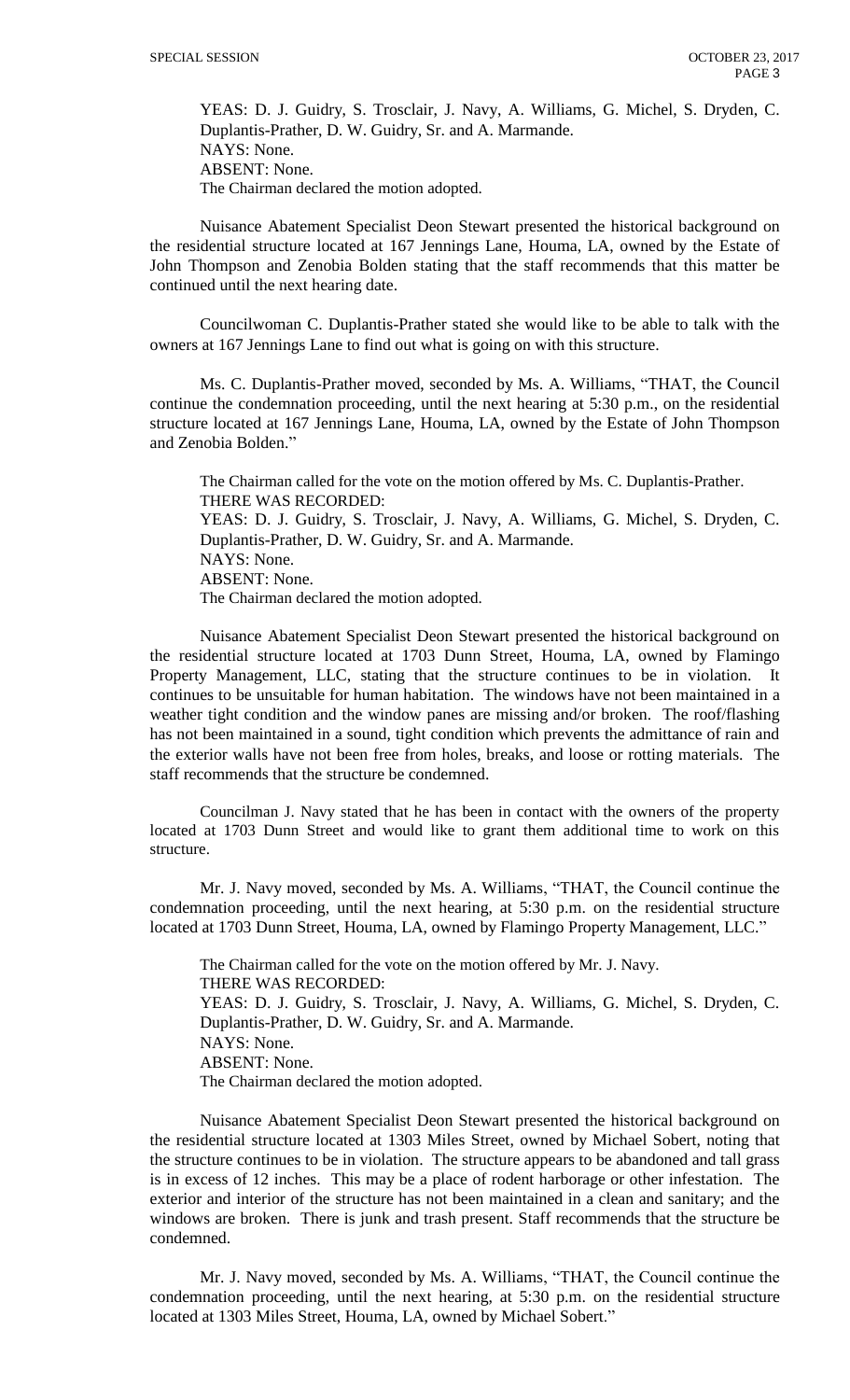The Chairman called for the vote on the motion offered by Mr. J. Navy. THERE WAS RECORDED: YEAS: D. J. Guidry, S. Trosclair, J. Navy, A. Williams, G. Michel, S. Dryden, C. Duplantis-Prather, D. W. Guidry, Sr. and A. Marmande. NAYS: None. ABSENT: None. The Chairman declared the motion adopted.

Ms. De'Inez Hite, an heir to the property located at 520 Columbus Street, explained that they are working to get the property into compliance and they would like to request more time to do so.

Councilwoman A. Williams instructed Ms. Hite to stay in contact with Nuisance Abatement Specialist Deon Stewart to inform her of any repairs that are completed on the property located at 520 Columbus Street.

Ms. A. Williams moved, seconded by Mr. A. Marmande, "THAT, the Council continue with the condemnation proceeding, until the next hearing, at 5:30 p.m., on the residential structure located at 520 Columbus Street, Houma, LA, owned by Fern Taylor Hite."

The Chairman called for the vote on the motion offered by Ms. A. Williams. THERE WAS RECORDED: YEAS: D. J. Guidry, S. Trosclair, J. Navy, A. Williams, G. Michel, S. Dryden, C. Duplantis-Prather, D. W. Guidry, Sr. and A. Marmande. NAYS: None. ABSENT: None. The Chairman declared the motion adopted.

Nuisance Abatement Specialist Deon Stewart presented the historical background on the residential accessory structure located at 211 Henderson Street, owned by Trudy E. Lee  $a/k/a$  Trudy E. Lee Ralston, stating that notice to the owner was insufficient and staff recommends that this matter be continued until the next hearing.

Ms. Trudy Ralston, owner of the property located at 211 Henderson Street, explained that they have the house up for sale and has hired someone to cut down the tall trees around the accessory structure.

Ms. C. Duplantis-Prather moved, seconded by Mr. S. Trosclair, "THAT, the Council continue with the condemnation proceeding, until the next hearing, at 5:30 p.m., on the accessory structure located at 211 Henderson Street, Houma, LA, Chauvin, LA, owned by Trudy E. Lee a/k/a Trudy E. Lee Ralston due to insufficient notice to the owner."

The Chairman called for the vote on the motion offered by Ms. C. Duplantis-Prather. THERE WAS RECORDED: YEAS: D. J. Guidry, S. Trosclair, G. Michel, S. Dryden, C. Duplantis-Prather, D. W. Guidry, Sr. and A. Marmande. NAYS: None. ABSENT: J. Navy and A. Williams. The Chairman declared the motion adopted.

Nuisance Abatement Specialist Deon Stewart presented the historical background on the residential structure located at 114 Alex Williams Lane, owned by the Estate of Nathaniel and Olivia White noting that the structure continues to be in violation. The exterior of the structure has not been maintained in good repair and/or sound condition. Staff recommends that the structure be condemned.

Ms. A. Williams moved, seconded by Mr. S. Dryden, "THAT, the Council find that the residential structure located at 114 Alex Williams Lane, Houma, LA, owned by the Estate of Nathaniel and Olivia White, per legal description,

'(1) "A certain tract of ground situated in the City of Houma, Terrebonne Parish, Louisiana, on the right descending bank of Bayou Terrebonne, which lot has a frontage of Twenty-one (21') feet on the western side of Alex Lane by a depth of Eight-two (82') feet between parallel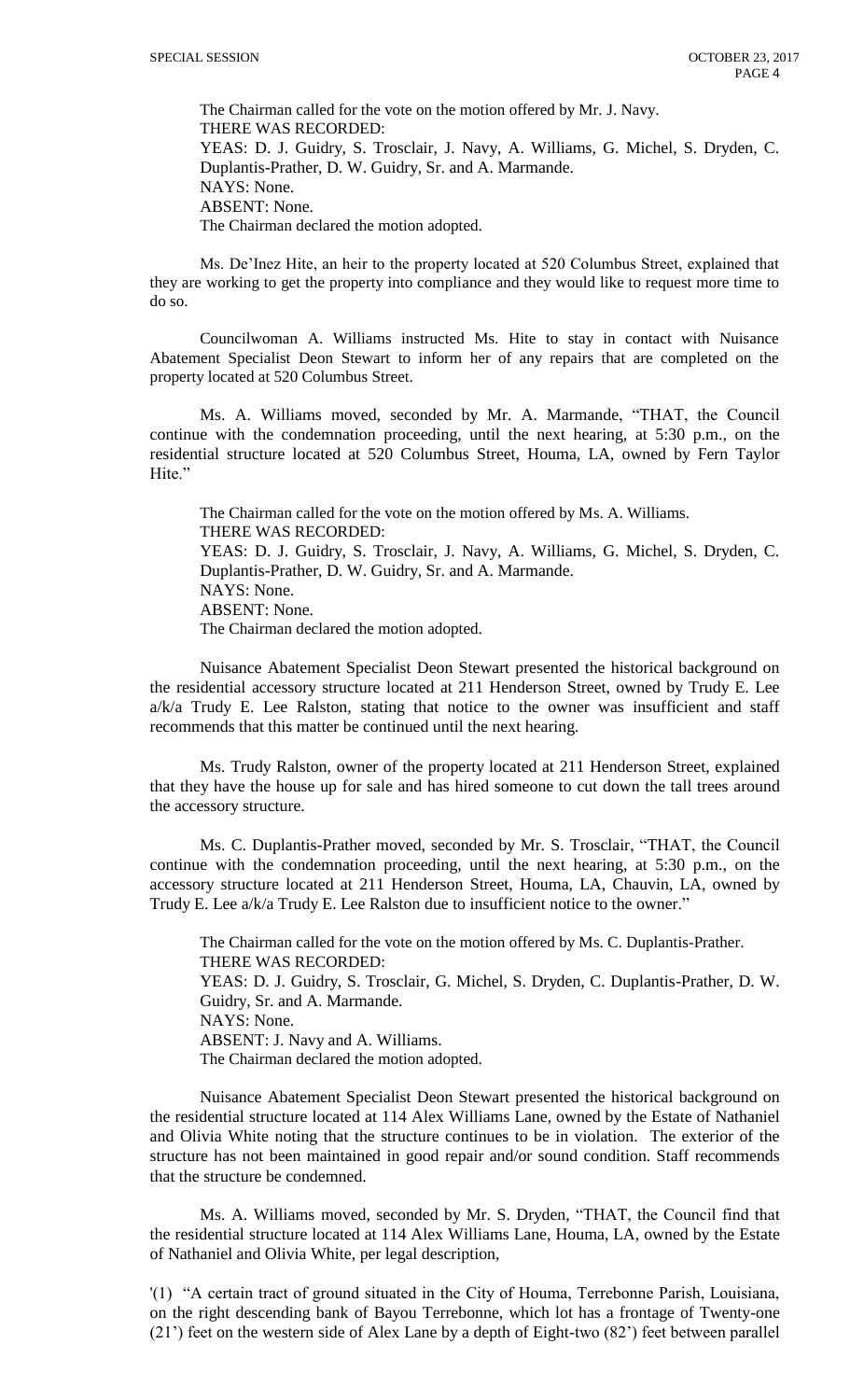lines; bounded north by remaining property of Louis Williams, south by property of Florestine Johnson, or assigns, east by Alex Lane and west by Eunice White, or assigns; together with all the buildings and improvements thereon, and all the rights, ways, privileges, servitudes and appurtenances thereunto belonging or in any wise appertaining"

For Title See COB 167, folio 47.

(2) "An undivided 7/8 interest in and to a certain lot of ground situated in the City of Houma, Terrebonne Parish, Louisiana, on the right descending bank of Bayou Terrebonne (but not facing thereon) measuring Forth (40') feet front on a lane Twelve (12') feet wide connecting with the Public Road, by depth from said lane to property of Lee Johnson, now or formerly; said lot being situated Sixty-four (64') feet north of a lot of David Smallwood, now or formerly; being bounded on the north by property belonging formerly, east by said lane; For Title See; BOC 456, folio 594.

Together with all the buildings and improvements thereon, and all rights, ways, privileges, servitudes and appurtencees thereunto belonging or in any wise appertaining.'

is in a dilapidated and dangerous condition that endangers the health, safety and welfare of the public. Accordingly, the structure is hereby condemned and the owner is hereby ordered to demolish, and/or remove the structure by November 30, 2017. In default of which Terrebonne Parish Consolidated Government may proceed to do so, and in accordance therewith, the Parish Administration be authorized to proceed with the bidding process for the demolition and/or removal."

The Chairman called for the vote on the motion offered by Ms. A. Williams. THERE WAS RECORDED: YEAS: D. J. Guidry, S. Trosclair, A. Williams, G. Michel, S. Dryden, C. Duplantis-Prather, D. W. Guidry, Sr. and A. Marmande. NAYS: None. ABSENT: J. Navy. The Chairman declared the motion adopted.

Mr. S. Trosclair moved, seconded by Ms. A. Williams, "THAT, the Council continue the condemnation proceeding, until the next hearing, at 5:30 p.m. on the residential structure located at 5415 Bayouside Drive, Chauvin, LA, owned by Everette Pinell."

The Chairman called for the vote on the motion offered by Mr. S. Trosclair. THERE WAS RECORDED: YEAS: D. J. Guidry, S. Trosclair, A. Williams, G. Michel, S. Dryden, C. Duplantis-Prather, D. W. Guidry, Sr. and A. Marmande. NAYS: None. ABSENT: J. Navy. The Chairman declared the motion adopted.

Mr. S. Trosclair moved, seconded by Mr. S. Dryden, "THAT, the Council continue with the condemnation proceeding, until the next hearing, at 5:30 p.m., on the accessory structure located at 1855 A Bayou Blue Road, Houma, LA, owned by James and Joycelyn Hebert due to insufficient notice to owner."

The Chairman called for the vote on the motion offered by Mr. S. Trosclair. THERE WAS RECORDED: YEAS: D. J. Guidry, S. Trosclair, J. Navy, A. Williams, G. Michel, S. Dryden, C. Duplantis-Prather, D. W. Guidry, Sr. and A. Marmande. NAYS: None. ABSENT: None. The Chairman declared the motion adopted.

Ms. A. Williams moved, seconded by Ms. C. Duplantis-Prather, "THAT, the Council close the condemnation file on the residential structure located at 605 Eliza Street, Houma, LA, owned by Roxanne Joseph Lewis due to substantial improvements being made."

The Chairman called for the vote on the motion offered by Ms. A. Williams. THERE WAS RECORDED: YEAS: D. J. Guidry, S. Trosclair, J. Navy, A. Williams, G. Michel, S. Dryden, C. Duplantis-Prather, D. W. Guidry, Sr. and A. Marmande. NAYS: None.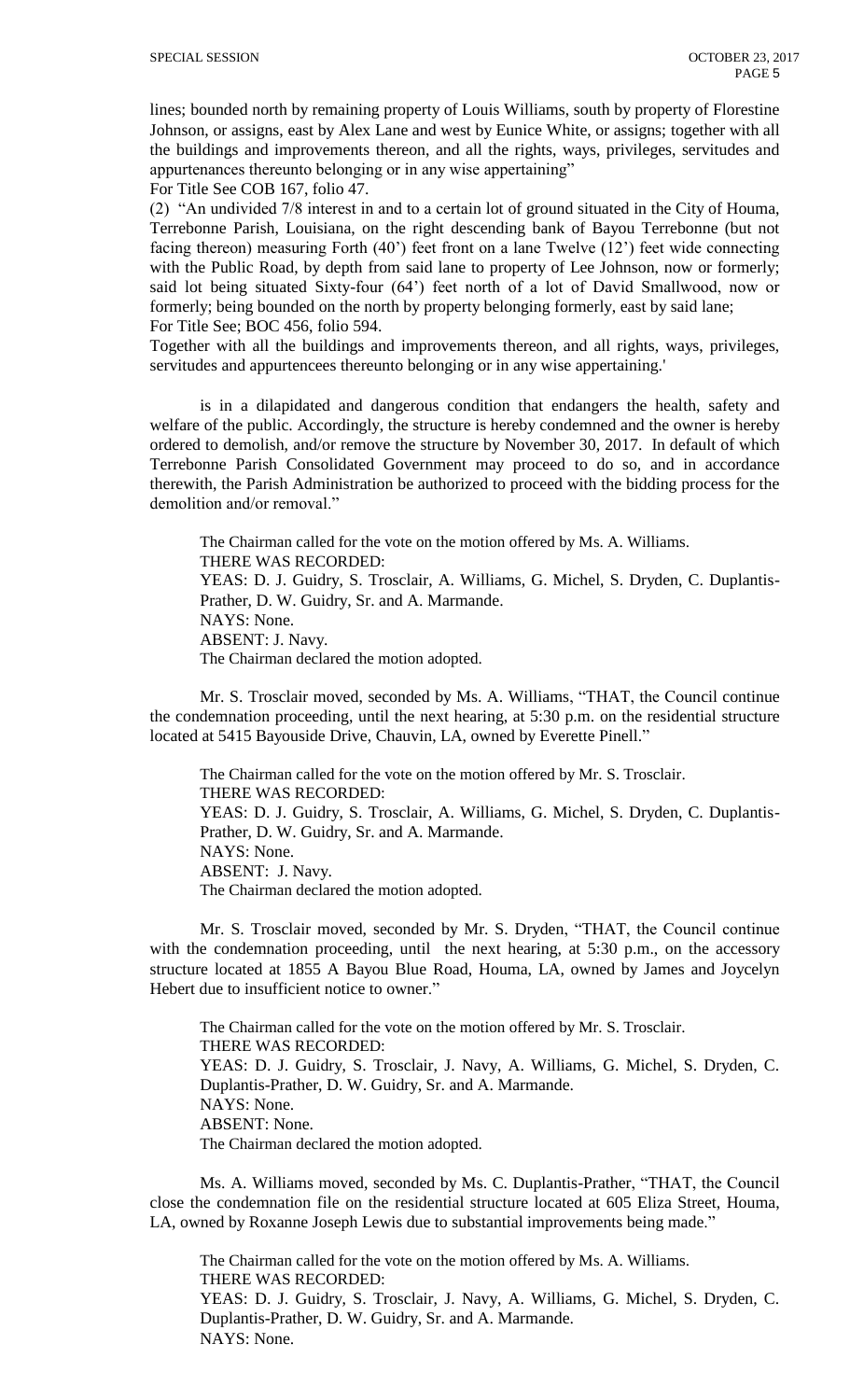ABSENT: None.

The Chairman declared the motion adopted.

Ms. C. Duplantis-Prather moved, seconded by Ms. A. Williams, "THAT, the Council continue the condemnation proceeding, until the next hearing, at 5:30 p.m., on the residential structure located at 804 Peach Street Houma, LA, owned by Jerry J. Dupre, Jr. and Laurie Landreneau Dupre."

The Chairman called for the vote on the motion offered by Ms. C. Duplantis-Prather. THERE WAS RECORDED: YEAS: D. J. Guidry, S. Trosclair, J. Navy, A. Williams, G. Michel, C. Duplantis-Prather, D. W. Guidry, Sr. and A. Marmande. NAYS: S. Dryden. ABSENT: None. The Chairman declared the motion adopted.

Mr. Albert Lagraize, owner of the property located at 104 Howard Avenue, explained that the property is currently in litigation (eviction) and he is trying to make improvements to the property but has to wait for the judgment on the litigation.

Councilwoman C. Duplantis-Prather explained that she has received numerous calls about the condition of the property and the trash and debris that is around the location. She stated that she is going to grant Mr. Lagraize more time to make improvements to the property.

Ms. C. Duplantis-Prather moved, seconded by Mr. A. Marmande, "THAT, the Council continue the condemnation proceeding, until the next hearing, at 5:30 p.m., on the commercial structure located at 104 Howard Avenue, Houma, LA, owned by E-Z Serve Convenience Stores, Inc. and Albert Lagraize."

The Chairman called for the vote on the motion offered by Ms. C. Duplantis-Prather. THERE WAS RECORDED: YEAS: D. J. Guidry, S. Trosclair, A. Williams, G. Michel, S. Dryden, C. Duplantis-Prather, and A. Marmande. NAYS: None. ABSENT: J. Navy and D. W. Guidry, Sr. The Chairman declared the motion adopted.

Ms. C. Duplantis-Prather moved, seconded by Mr. A. Marmande, "THAT, the Council continue the condemnation proceeding, until the next hearing, at 5:30 p.m., on the commercial structure located at 100 Howard Avenue/8696 Main Street, Houma, LA, owned by E-Z Serve Convenience Stores, Inc. and Albert Lagraize."

The Chairman called for the vote on the motion offered by Ms. C. Duplantis-Prather. THERE WAS RECORDED: YEAS: D. J. Guidry, S. Trosclair, J. Navy, A. Williams, G. Michel, S. Dryden, C. Duplantis-Prather, D. W. Guidry, Sr. and A. Marmande. NAYS: None. ABSENT: None. The Chairman declared the motion adopted.

Mr. S. Trosclair seconded by Ms. A. Williams, "THAT, the Council continue with the condemnation proceeding, until the next hearing, at 5:30 p.m., on the residential structure located at 124 Pellegrin Street, Houma, LA, owned by Jodie Lynn Gentry."

The Chairman called for the vote on the motion offered by Mr. S. Trosclair. THERE WAS RECORDED: YEAS: D. J. Guidry, S. Trosclair, J. Navy, A. Williams, G. Michel, S. Dryden, C. Duplantis-Prather, D. W. Guidry, Sr. and A. Marmande. NAYS: None. ABSENT: None. The Chairman declared the motion adopted.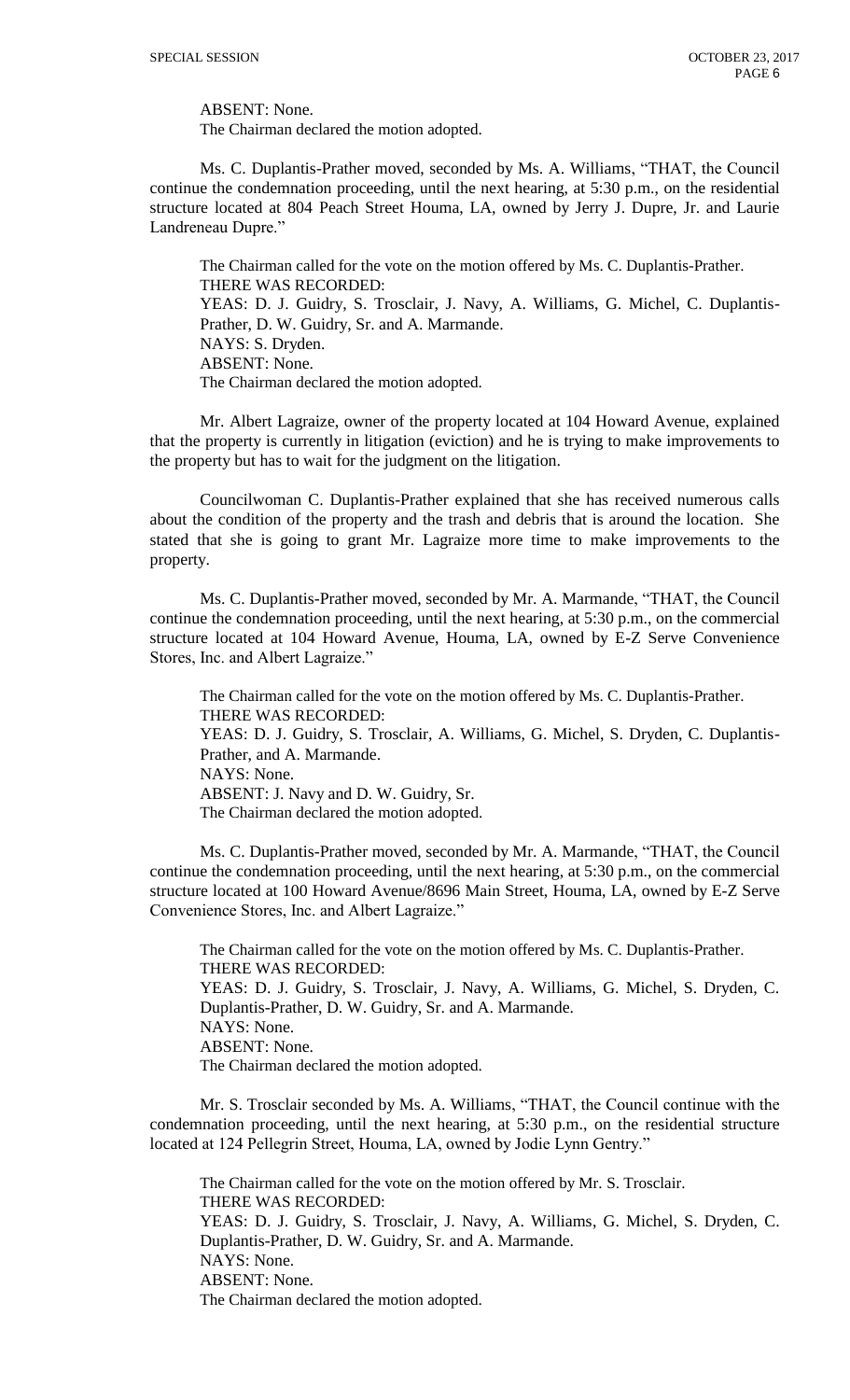Ms. Ann Marie Whitten, an heir to the property located at 291 Bergeron Street, stated that she has cleaned up around the property and has continued to make improvements. She explained that they are having a problem with drugs in the area and have been in contact with the local law enforcement. Ms. Whitten asked for help in alleviating the problems that she has pertaining to the trailer park on Bergeron Street.

Ms. C. Duplantis-Prather moved, seconded by Mr. S. Dryden, "THAT, the Council continue the condemnation proceeding, until the next hearing, at 5:30 p.m., on the residential mobile home structure located at 291 Bergeron Street, Houma, LA, owned by Ann Marie Whitten, Betty Glover Gillespie, John L. Glover, Phala Glover Lacoste and Thomas F. Glover, Jr., due to insufficient notice to owner."

The Chairman called for the vote on the motion offered by Ms. C. Duplantis-Prather. THERE WAS RECORDED: YEAS: D. J. Guidry, S. Trosclair, J. Navy, A. Williams, G. Michel, S. Dryden, C. Duplantis-Prather, D. W. Guidry, Sr. and A. Marmande. NAYS: None. ABSENT: None. The Chairman declared the motion adopted.

Ad Hoc Attorney William Dunckelman stated that he has had no contact with any heirs of the property located at 1931 Bayou Dularge Road.

Mr. A. Marmande moved, seconded by Mr. S. Trosclair, "THAT, the Council find that the two residential structures located at 1931 Bayou Dularge Road, Houma, LA, owned by Wilfred Solet, per legal description,

'A certain tract of land situated in the Parish of Terrebonne, State of Louisiana, lying on the left descending bank of the Bayou DuLarge, at about 16 miles below the City of Houma, Louisiana; measuring one half (1/2) of an arpent from on the said Bayou DuLarge by depth of two (2) arpents, between parallel lines; bounded above by the property of Clodement Chanpagne, now Maurice Dumond, and below and in the rear by property of the Estate of Clay Champagne, or assigns."

Together will all the buildings and improvements thereon and all rights, ways, privileges and servitudes thereunto belonging, or in anywise appertaining.

Being the interest acquired by the present vendor in division with the vendee herein from Chester Voisin, per sot duly recorded in C.B. 147, folio 94 et seq., of this Parish.'

is in a dilapidated and dangerous condition that endangers the health, safety and welfare of the public. Accordingly, the structure is hereby condemned and the owner is hereby ordered to demolish, and/or remove the structure by November 30, 2017. In default of which Terrebonne Parish Consolidated Government may proceed to do so, and in accordance therewith, the Parish Administration be authorized to proceed with the bidding process for the demolition and/or removal."

The Chairman called for the vote on the motion offered by Mr. A. Marmande. THERE WAS RECORDED: YEAS: D. J. Guidry, S. Trosclair, J. Navy, A. Williams, S. Dryden, C. Duplantis-Prather, D. W. Guidry, Sr. and A. Marmande. NAYS: None. ABSENT: G. Michel. The Chairman declared the motion adopted.

Ms. A. Williams moved, seconded by Mr. S. Trosclair, "THAT, the Council close the condemnation file on the residential structure located at 174 Smith Lane, Houma, LA, owned by William Martin Jeff, Charlene Jeff Washington, Gwen Jeff Banks, Janet Jeff Johnson, Michael G. Jeff and Malika Jeff due to the structure being demolished."

The Chairman called for the vote on the motion offered by Ms. A. Williams. THERE WAS RECORDED: YEAS: D. J. Guidry, S. Trosclair, J. Navy, A. Williams, S. Dryden, C. Duplantis-Prather, D. W. Guidry, Sr. and A. Marmande.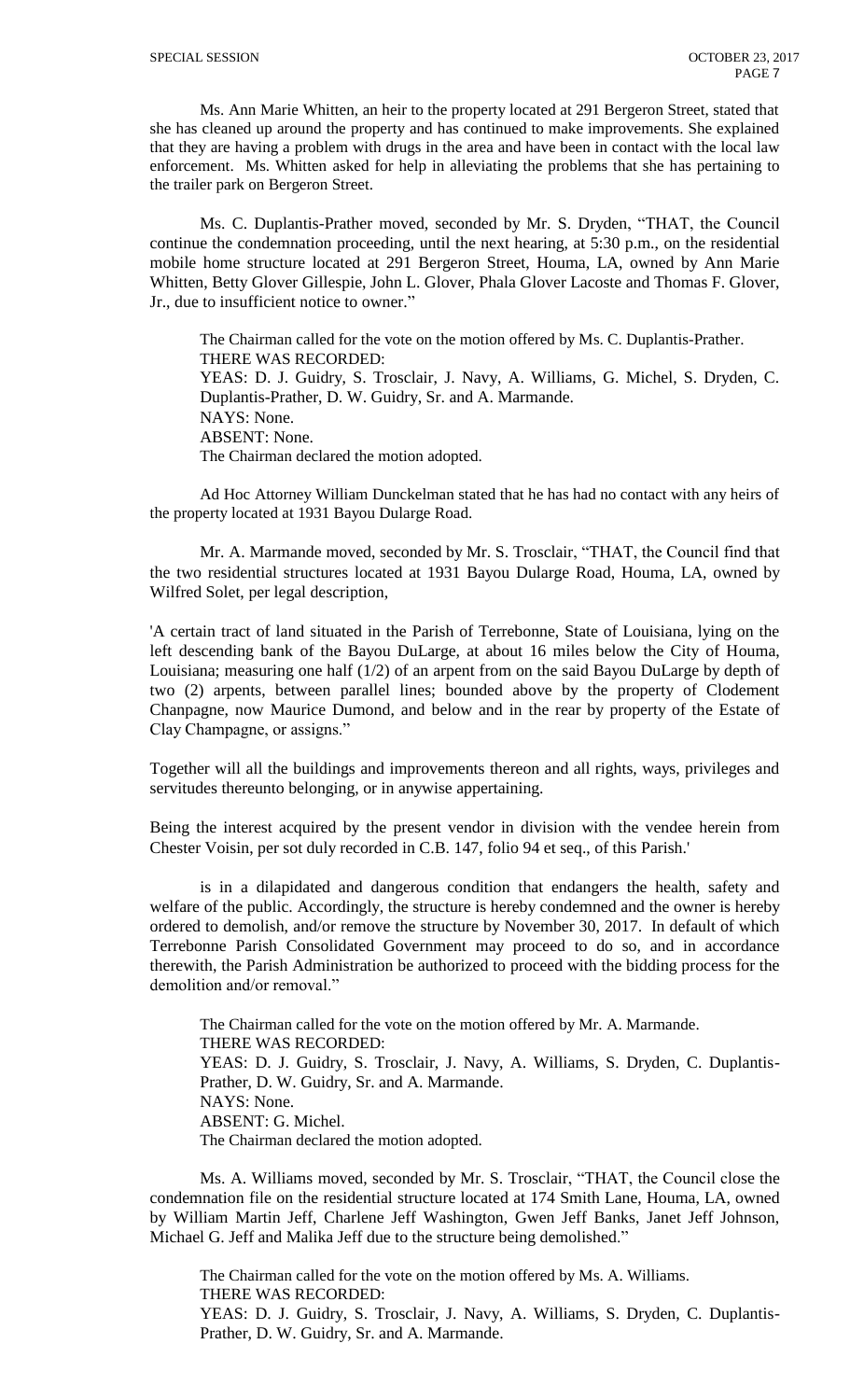NAYS: None. ABSENT: G. Michel. The Chairman declared the motion adopted.

Mr. J. Navy moved, seconded by Ms. A. Williams, "THAT, the Council continue the condemnation proceeding, until the next hearing, at 5:30 p.m. on the residential structure located at 1504 Memory Lane, Houma, LA, owned by Estate of Gerald J. Boudreaux, Jerry A. Boudreaux, Christy Boudreaux Marcel and Patty Boudreaux Redmond."

The Chairman called for the vote on the motion offered by Mr. J. Navy. THERE WAS RECORDED: YEAS: D. J. Guidry, S. Trosclair, J. Navy, A. Williams, S. Dryden, C. Duplantis-Prather, D. W. Guidry, Sr. and A. Marmande. NAYS: None. ABSENT: G. Michel. The Chairman declared the motion adopted.

Nuisance Abatement Specialist Deon Stewart presented the historical background on the commercial structure located at 132 Acklen Avenue Houma, LA, owned by Emma Jean Martin noting that this structure continues to be in violation. The interior of the structure has not been maintained in a clean and sanitary condition. The exterior walls have not been maintained free from holes and the roof of the structure has not been maintained in a weather tight condition. The structure is not secured and the structural integrity is in question. Staff recommends that the structure be condemned.

Mr. J. Navy moved, seconded by Ms. A. Williams, "THAT, the Council find that the residential structure located at 132 Acklen Avenue, Houma, LA, owned by Emma Jean Martin, per legal description,

## 'Lot 7 and Lot 8 of Block A

The Eastern one-half (1/2) of two (2) certain lots or parcels of ground situated in Mechanicsville, in the Parish of Terrebonne about two (2) miles below the City of Houma, and designated on a plan of "Mechanicsville" on file in the Clerk's Office of this parish as Lots Seven (7) and Eight (8) in Block "A", together with all buildings and improvements thereon. Both of said lots measuring sixty (60') feet front of the West side of Acklin Avenue by a depth of eighty-six (86') feet between parallel lines.'

is in a dilapidated and dangerous condition that endangers the health, safety and welfare of the public. Accordingly, the structure is hereby condemned and the owner is hereby ordered to demolish, and/or remove the structure by November 30, 2017. In default of which Terrebonne Parish Consolidated Government may proceed to do so, and in accordance therewith, the Parish Administration be authorized to proceed with the bidding process for the demolition and/or removal."

The Chairman called for the vote on the motion offered by Mr. J. Navy. THERE WAS RECORDED: YEAS: D. J. Guidry, S. Trosclair, J. Navy, A. Williams, S. Dryden, C. Duplantis-Prather, D. W. Guidry, Sr. and A. Marmande. NAYS: None. ABSENT: G. Michel. The Chairman declared the motion adopted.

Mr. J. Navy moved, seconded by Ms. A. Williams, "THAT, the Council continue the condemnation proceeding, until the next hearing, at 5:30 p.m. on the residential structure located at 825 Community Street, Houma, LA, owned by Carroll D. McIntire, Jr., Judith McIntire Maclean, Susan McIntire Claudet, Scott Thomas McIntire, Jodi Danielle Guthery, Lindsay Catherine McIntire, Jeremy Daniel McIntire, Mollie Jo McIntire, Michael James McIntire, Jr., Patricia Porche McGlothin Kay Porche Thibodeaux, Catherine Bourgeois Cambre, Clysse Bourgeois Carlos, Freddy A. Bourgeois, Ronald Klein McIntire, Jr., Catherine Rose McIntire Pegues, John T. McIntire, Jr., Geralyn McIntire Prejean, Joseph Daniel McIntire, Joan Authement Broussard, Chris J. Authement, Carole Authement Duval, Fay Authement Kurkjk and Anne M. Authement due to insufficient notice to owners."

The Chairman called for the vote on the motion offered by Mr. J. Navy.